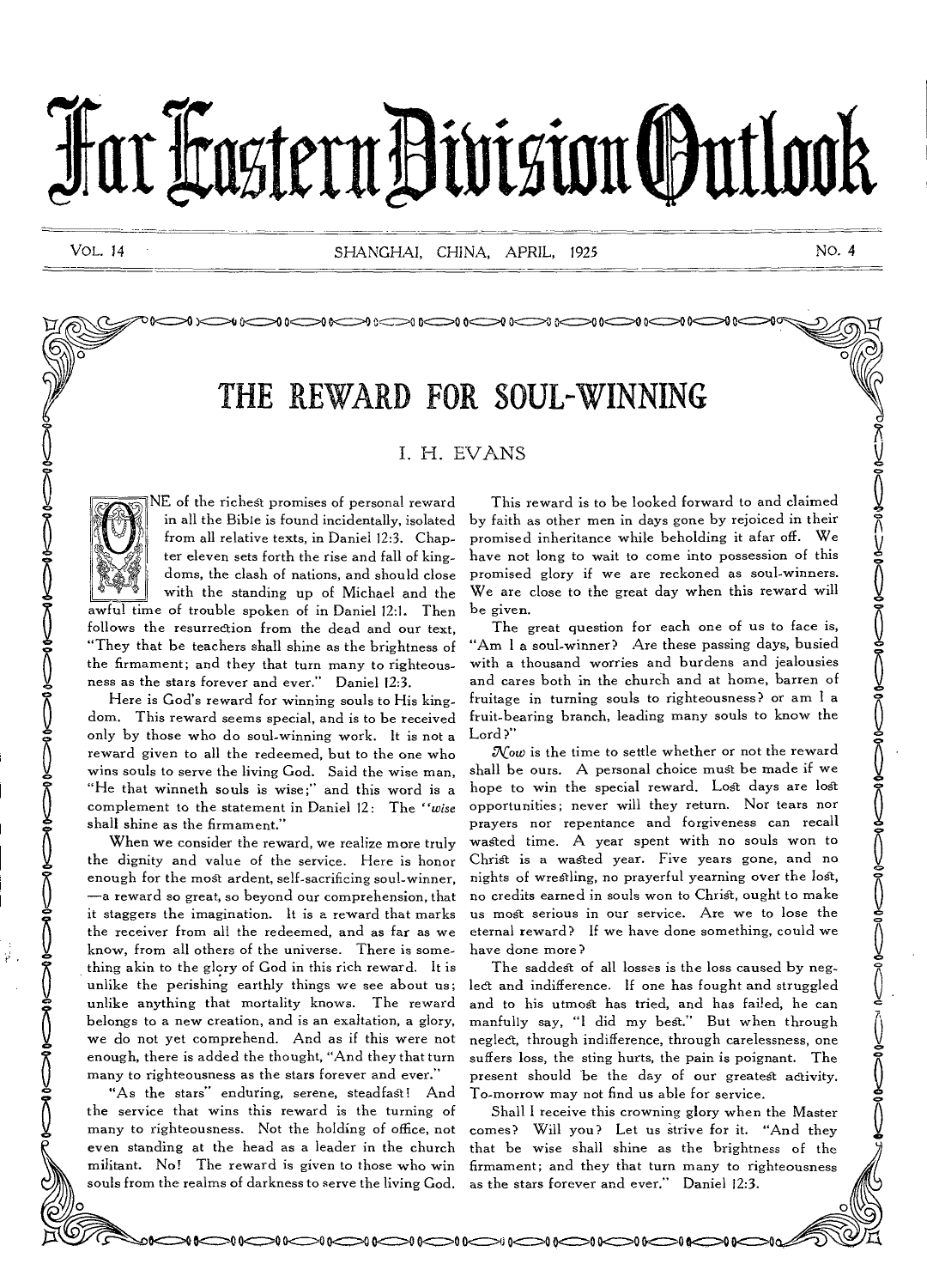

## Living in Our Work

We must live in our work to do it well; We must dwell in its spirit and bow to its spell; We must love it and know it to make it count, We must feel it and trust it before we mount; We must get from it comfort and pleasure and rest, We must live in our work if we'd do it the best.

And, ah, there is something to gain from it all— In spite of the shadows and sorrows that fall; Something of beauty and cheer and content Out of the struggle, if over it bent, We live in it largely and draw from its heat The joy and the gladness, the fervor and sweet.

We must live in our work, we must know what it means To give our whole souls to it—whether it's jeans Or velvets or satins in which we must toil, Whether the shop or the mill or the soil, Whether the green country lane or the mart— We do the work best when we give it our heart.

*—Selated.* 

# Getting Supplies to Tatsienlu

IN the March number of the OUTLOOK we followed with interest the experiences of Dr. and *Mrs.* J. N. Andrews *en route* to Tatsienlu. We left them in their mission home at Tatsienlu, awaiting the arrival of their goods, and still ignorant of the extent of the damage done by the retreating soldiers. The following excerpt from *The North China Daily News* of March 5, under the caption, "An American Doctor's Ill Luck," tells more of the story:

"Having left the border without looting or rioting, the 3rd Army reached the bridge at Liuting and continued along the small road to Yachow. Ten miles beyond Liuting they met a caravan of foreign boxes coming along. The goods, over eighty boxes, belonged to a young American doctor and his wife, and several of the residents at Tatsienlu. The doctor, with his wife and family, were returning to the bor. der after furlough in America, and had with them some valuable things, presents and medicines from their friends at home. As the roads are snowed up in the winter, boxes travel much slower than chairs, so the doctor and his wife arrived some weeks before their belongings.

"Shortly after Christmas the head coolie arrived in Tatsienlu wounded, saying that the soldiers belonging to the 3rd Army had carried off all the coolies carrying the doctor's belongings, and had opened a number of the boxes. Men were sent from here, and the report came back early in January that 34 boxes had been opened and 20 boxes of scattered materials had been gathered up from the roadsides, the contents of 10 boxes being missing. During the latter part of January the damaged goods slowly arrived in town, and the doctor and his wife anxiously and patiently waited to see what of their belongings and medicines had been destroyed and carried off.

"Travelers who came along at the same time reported that the soldiers wantonly destroyed a considerable quantity of the medicines, smelling a bottle here and there and then throwing it away. Steamer trunks were opened and rifled;

what the soldiers wanted they took; what they did not fancy they threw away; till they had robbed or destroyed something like \$800 worth of stuff.

#### Major Ao to the Rescue

"But for Major Ao of the 3rd Army, practically nothing of the doctor's goods would have reached Tatsienlu. Hearing that his soldiers had laid hands on the foreign goods, he immediately returned and did all in his power to protect the boxes. When the soldiers threatened to burn the building in which the boxes had been stcred after the coolies had been commandeered to carry military chattels, the major refused to leave the building. But for this brave man, to whom we are indeed grateful, the loss to the doctor and the other Europeans in Tatsienlu might have been much greater." . . .

Despite the loss and inconvenience occasioned by this dispensation, Dr. Andrews, under date of February 11, writes cheerfully of their future work for the Tibetans at this border station. It took the people only a short time to learn of the doctor's return, and busy days in the dispensary followed. "During January," the doctor writes, "we had nine hundred cases, and this month we shall probably have more, as today there were more than sixty patients.

"We brought an evangelist with us from Chungking, and he is holding meetings with the Chinese. He is having some success in building up those who were studying with us before we went on furlough. These are Chinese, not Tibetans.

"Our work for the Tibetans, I believe, will have to be done largely along literature lines. These people are firinly bound by Buddhism; yet the knowledge of reading which many of them have will surely be used of the Lord in bringing some to a knowledge of His truth. We hope to keep a stream of tracts of various kinds, dealing with different phases of the message, pouring into the country. I plan this year to prepare one or two more tracts, and to repeat the trip of two years ago into the earthquake region to distribute this literature among the really large numbers of Tibetans to whom we have access on the border."

# With the Youth in Our Schools

IT has been the rare privilege of our youth in schools in Mandarin territory, to enjoy the labors of Prof. M. E. Kern during February and March. Leaving Manchuria, as noted in a former number of the OUTLOOK, Brother Kern and the writer spent from a week to ten days in each of several educational centers, including our intermediate schools at Yencheng (Honan), Hankow (Hupch), and Tsinanfu (Shantung). At Yencheng Brother Kern labored untiringly for ten days in behalf of the students, besides giving several studies to workers and lay members who had come in for the annual meeting of the Honan Provincial Mission. Brethren 0. A. Hall, D. S. Williams, W. E. Strickland, and others did all in their power to make these services effective; and with the blessing of the Lord, at the close, thirty-two went forward in baptism. Of these, eighteen were young men and women, chiefly from the school. Later, in Hankow, a baptismal class was formed from students in the school. Still later, in Tsinanfu, where a considerable proportion of the students are direct from heathen homes, many decisions were made for Christ, and thirty-five joined a baptismal class formed by Brethren H. L. Graham and Geo. J. Appel of that station.

In all these schools we found that faithful and persevering effort has been put forth during the school year, by various members of the faculties; and this has laid a splendid foundation for work such as Brother Kern has been doing. We rejoice that so many in our schools are making definite and final decisions to serve the true God and accept of salvation through Jesus our Lord. c.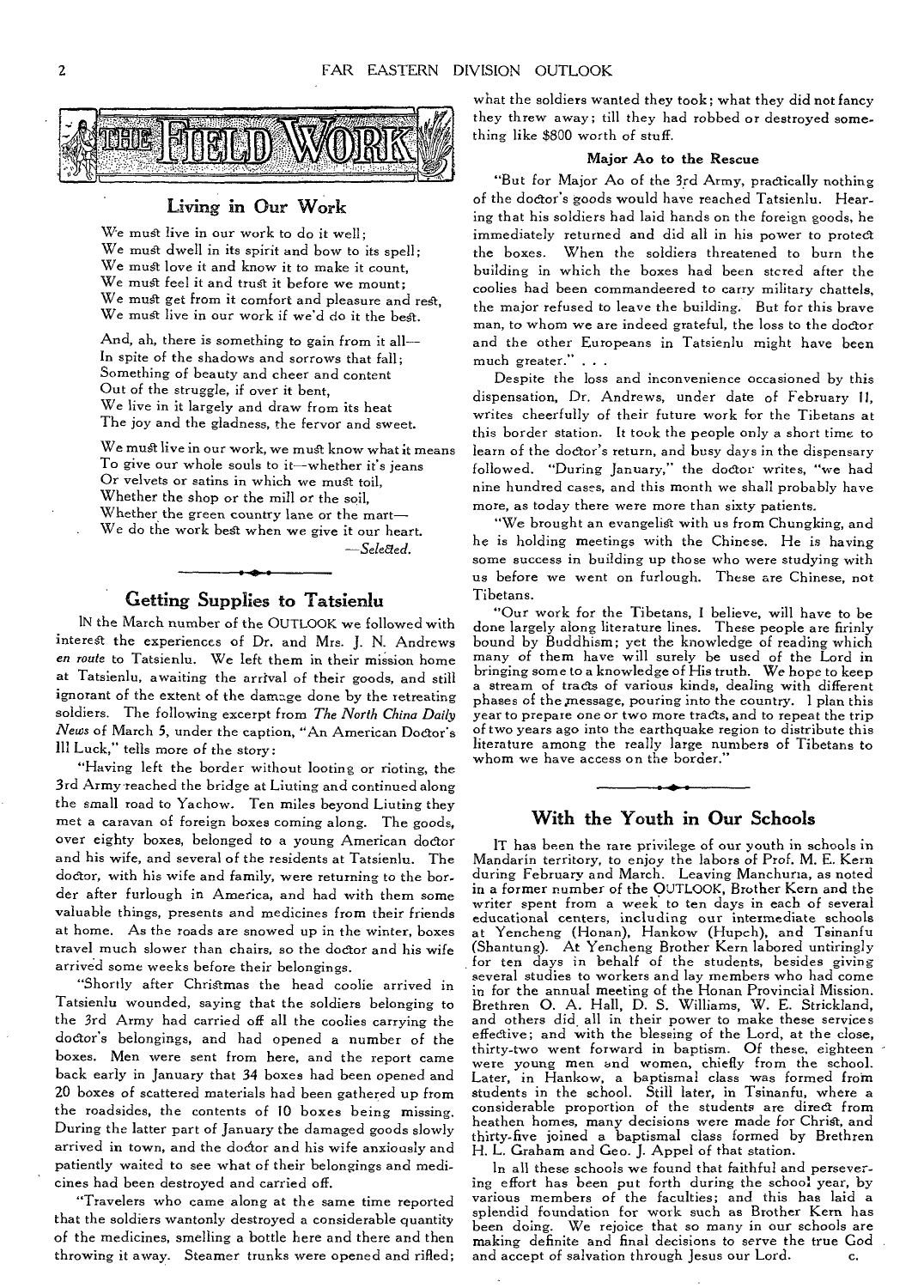# Through the Federated Malay States and Sumatra

LEAVING Singapore, Brother Beecham, union field secretary for Malaysia, and the writer went up country through the Federated Malay States, then over to Sumatra, in the interests of the literature work. On our way we stopped at Kuala Lumpur, where we met Pastor and Mrs. Leedy, in charge of the Federated Malay States Mission. On Sabbath services were held for the Chinese and Tamil believers, and the next morning we gave instruction to the brethren on the sale of literature.

From Kuala Lumpur we went to Penang, a port city, where we found Dr. and Mrs. Gardner in charge of a *mission* clinic. The halls were filled with waiting patients. Dr. and Mrs. Gardner are happy in their work. The day we were there sixty patients had attended the clinic. Future prospects for our work in Penang are very bright.

We sailed from Penang to Medan, Sumatra, where Pastor Schmidt, director of the North Sumatra Mission, is stationed. Pastor Schmidt carries a heavy program, and the colporteurs have done excellently under his supervision.

The trip from Medan to our mission station in the mountains at Sipogoe was made by auto. A school is conducted here for the Batak people, with Brother and Sister Youngberg in charge. And in addition to their other duties, these workers are conducting a dispensary where clinical services are rendered to the suffering. While in Batakland we called on several of the leading men, as well as on the Rajahs, in an effort to secure information regarding the preparation of literature for the Batak people. We received valuable help.

Those who have not visited Sumatra cannot realize what a wonderful country this is for climate and beauty. Though situated on the equator, it was cooler than many of the islands distant twelve or fourteen degrees from the equator. It rained nearly every day while we were there, yet because we were high up in the mountains, we could still see the blue, blue sky. The scenery cannot be surpassed. The wonderful mountains, the wild, romantic gorges, the dazzling sunlight, offer scenery for a fairy land.

We embarked on the Dutch boat "Van Heemskerk" at Sibolga for Padang, and arrived in time to spend the Sabbath with our brethren. Brother and Sister Wood were away *visiting* an outstation; but the Chinese and Malay brethren of Padang were very kind and hospitable, and we were well cared for. The brethren in these remote places are letting their lights shine. They are living the truth, they are talking it, and they are distributing truth-filled pages of literature.

J. J. STRAHLE.

## Cheering Prospects in Szechwan

IN reporting the net membership of the West China Union for 1924, showing an increase of six notwithstanding the transfer of some baptized believers to another Union during the year. Pastor M. C. Warren writes of present prospects in a most cheering way. To quote in part from his letter:

"The present prospects are the most encouraging that they have ever been. Our workers confidently expect to see forty more won to the message and baptized before the end of our Union meeting, Our net gain for the pagt four

years is only 20%, but I believe that the record will be 60% at least for the four years ending with 1925. Blessings are being received that were not known in the past. I hope for a membership of 200 by the end of next year.'

The work has gone slowly in West China, and many losses of workers have brought perplexities and hindrances to those who have been left in the field with double burdens. Last year the two foreign families remaining in the field, engaged in earnest prayer that God would give them souls notwithstanding their many limitations. With these prayers they united most earnest soul-winning efforts; and now the fruit is-beginning to appear. We rejoice with our brethren, and pray that their goals for the present year may be more than realized.  $\qquad \qquad \text{c.}$ 

#### The *Singapore Mission*

*(Synopsis of report rendered by the director, Pastor J. W. Rowland, at the biennial session of the Malaysian Union, Febraary, 1925.)* 

SINCE we last met in conference the Lord has blessed and prospered His work. The Singapore Mission has made gains in all lines. The workers seem of good courage, and are striving this year to double the number of souls won the past year.

Two conferences held during the past biennial period have helped both workers and lay members to a better understanding of the organization and its methods of working. Some of these matters were very new to our Asiatic brethren, and they appreciate the information that has come through this means.

During the biennial period sixty-one have been baptized, exclusive of those baptized in the school. Still others are awaiting baptism. Our tithe has not made so marked increase as in previous years. The total tithe for the biennial period was \$16,307.61. This shows a per capita tithe for the total membership of \$31.67; and for the native membership, \$14.58. (All monies in Straits currency.)

#### The Sabbath School

Sabbath school offerings for the biennial period were \$5,522.26, *showing* a weekly per capita offering *of* 26 cents, Straits money.

#### Colportage

Colporteur work for the two years has not been large. Two years ago the Singapore mission released to the British North Borneo Mission the West Borneo territory for canvassing work. What has been sold in this mission has been sold in Singapore, on the island, and in the state of Johore. The sales for the two years total \$13,177.93.

#### Evangelistic Work

The preaching tent has been pitched in several places and public efforts have been made to reach the masses with the present truth. Our work has been especially for the Chinese. We hope during 1925 to put forth definite efforts for the Malays who are Mohammedans. Only the power of the Holy Spirit can break the bonds which hold these people and can dispel their superstitions.

The Tamil population also calls insistently for help, and we look forward to the time when a worker can come who will learn the Tamil language and work for these people. With these many millions to be warned of the soon coming of Christ, how great the need that we gird on the armor and push the battle to the gates. Let us consecrate ourselves to this blessed task, and work on in faith and perseverance.

J. W. ROWLAND.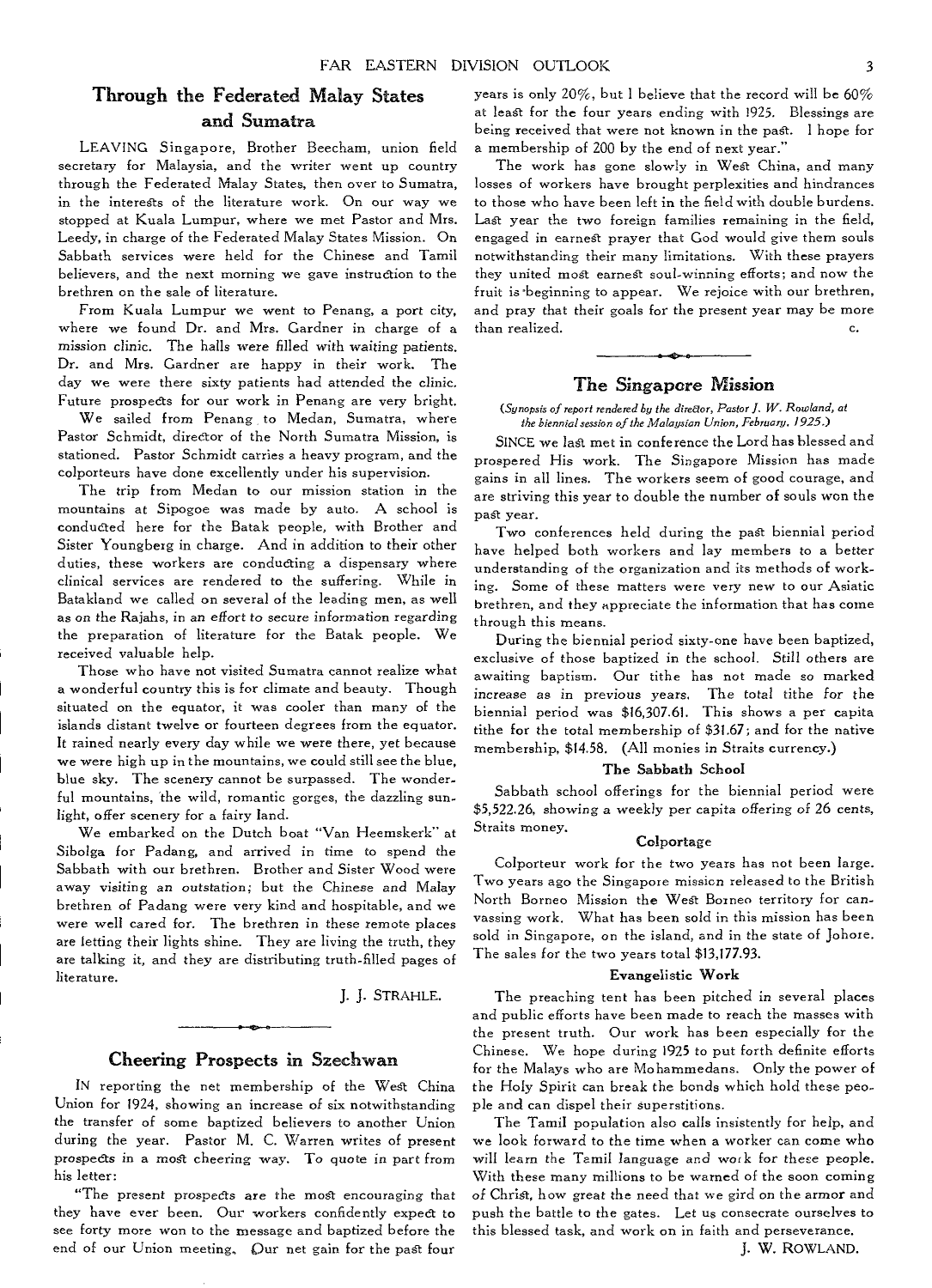# THE MALAYSIAN UNION SESSION

#### Malaysian Union Mission

*(Synopsis of report rendered by the superintendent, Pastor L. V. Finster, at the biennial session of the Malaysian Union, Singapore, February, 1925.)* 

WE are glad to greet so many of our workers and delegates at this first meeting of the Malaysian Union session. Especially are we glad to welcome so many of our Asiatic brethren to our deliberations. We trust that all will feel a deep responsibility in helping to lay plans for the progress of the work in this part of the world. God's care and protection have been over the delegates as they have come from the different sections of this far-flung field. We do not know how many more such meetings we shall be privileged to hold before Jesus comes ; so, brethren, let us make this the best meeting that has ever been held in Malaysia.

We are sorry to record the loss by death of three of our workers during the past two years. Sister Petra Tunheim died of pneumonia August 13, 1923, on board ship just before reaching Singapore while on her way to take up work again in Java. Sister Tunheim was an earnest worker of deep Christian experience. Brother Woon Sie On died in Sandakan May 19, 1924, while at his post of duty. He had been a faithful worker for many years. Brother Hoetasoit died March 19, 1924, in South Sumatra where he had just gone to open up a new mission. He had been a faithful teacher for two years in the Malaysian Union Seminary. These workers have been called to rest from their labors, and we that remain should renew our consecration to the work that was so dear to their hearts. Our deepest sympathy goes out to the broken families that they have left behind.

With the blessing of the Lord and the faithful seedsowing of former years we have been able to add 668 new members the past two years. Two years ago our membership was 844. It now stands at 1512. The average cost for every baptized member in 1923 was \$370.88 gold. In 1924 it was \$185, one half that of 1923. In 1919 the average cost was \$1714.53 for every baptized soul.

One of the most encouraging aspects of the past year's work is the large number of converts from Islam. This Gibraltar that has withstood the Christian efforts of past ages is giving way. Last year 75 were won from this masterpiece of deception.

#### **Literature Work**

Literature sales show an encouraging increase. In 1923 the sales were \$66,435.08 Straits money; in 1964, \$80,220.16, making a total of \$146,664.24, as compared with \$93,112.49 for the two previous years. Our men engaged in this work deserve much credit for this splendid showing.

At the close of 1923 our Malay paper had a circulation of 1450. At the close of 1924 this had increased to 3600. We are now printing literature in English, Malay, Batak, Nias, Arabic, Siamese, and Javanese. Recently we received our first manuscript, "The Ten Commandments," in the Dusun language. This we hope to print soon.

#### **Educational**

The work of training our youth and of gathering our children into our own schools has made progress the past two years. At the beginning of 1923 we had no church schools in this union. We now have eight. In most of these better equipment is needed, A more uniform course of study should be arranged. A teachers' summer school should be planned for in the near future, that our school work may be unified and our teachers properly graded.

The Malaysian Union Seminary enjoyed its largest patronage last year. The enrolment was 290. At the close of the year twenty-four were baptized. Last year the school reduced its indebtedness to the Union \$3162.64, Straits money. The new buildings have been erected from funds solicited from people in this field, with the exception of \$3,500, which came from the sale of our Sandakan property. To date these buildings have cost \$35,944.41. We rejoice that at this meeting we can dedicate these buildings to the advancement of the Lord's cause in this mission field.

#### **Batakland Mission School, Sumatra**

We are not permitted to do mission work in Batakland, but we have been able to conduct a school. The enrolment the past two years has ranged between 125 and 150. Formerly, the school was held in three native houses, and the boys lived with the villagers as best they could. Now we have a very comfortable school building with five large rooms. Nearly all the members of the higher class are in our training school this year.

#### **Sabbath School**

The condition of our Sabbath schools is generally a fair test of the real spiritual life of the church. Where the Sabbath school is fostered, and every church member is an active member of the Sabbath school, studying the word of God daily, you will find the church in a healthy condition.

At the beginning of 1923 there were 28 Sabbath schools with a membership of 901. We now have 46 schools, with a membership of 1608. The donations for 1921-22 were \$8,285.39; for 1923-24 they were \$9,557.09, making a gain of \$1271.70 in offerings, a gain of 18 schools, and a 707 increase in membership.

#### **Tithei and Offerings**

The treasurer's report shows a gain in tithes of \$15,517.28 over the previous period, in offerings a gain of \$8,729.73. While our tithes and offerings stand second in the Division, yet I believe we are not receiving an honest tithe or the liberal offerings we should have from a large part of our members. Our work in this mission could be greatly strengthened if all our workers, foreign and Asiatic, would do more to encourage all our church members to pay a faithful tithe. The advent spirit of sacrifice must permeate our Asiatic churches as well as our churches in the homeland if we are to carry the message to all the world.

#### **Medical Department**

We are glad to report the opening of our first dispensary at Penang. A fine two-story building has been rented in the central part of the city, with offices below and living quarters above. On the opening day there were four patients. Now the doctor and his wife are kept more than busy with their hundred daily patients. A good Sabbath school has been started. Brother Pan of Batavia is now located in Penang to assist in the spiritual work. Doctor Gardner and his wife are busy and happy in their work.

We are all glad for the splendid increase of the past two years, I am sure; but we are not here this morning to glory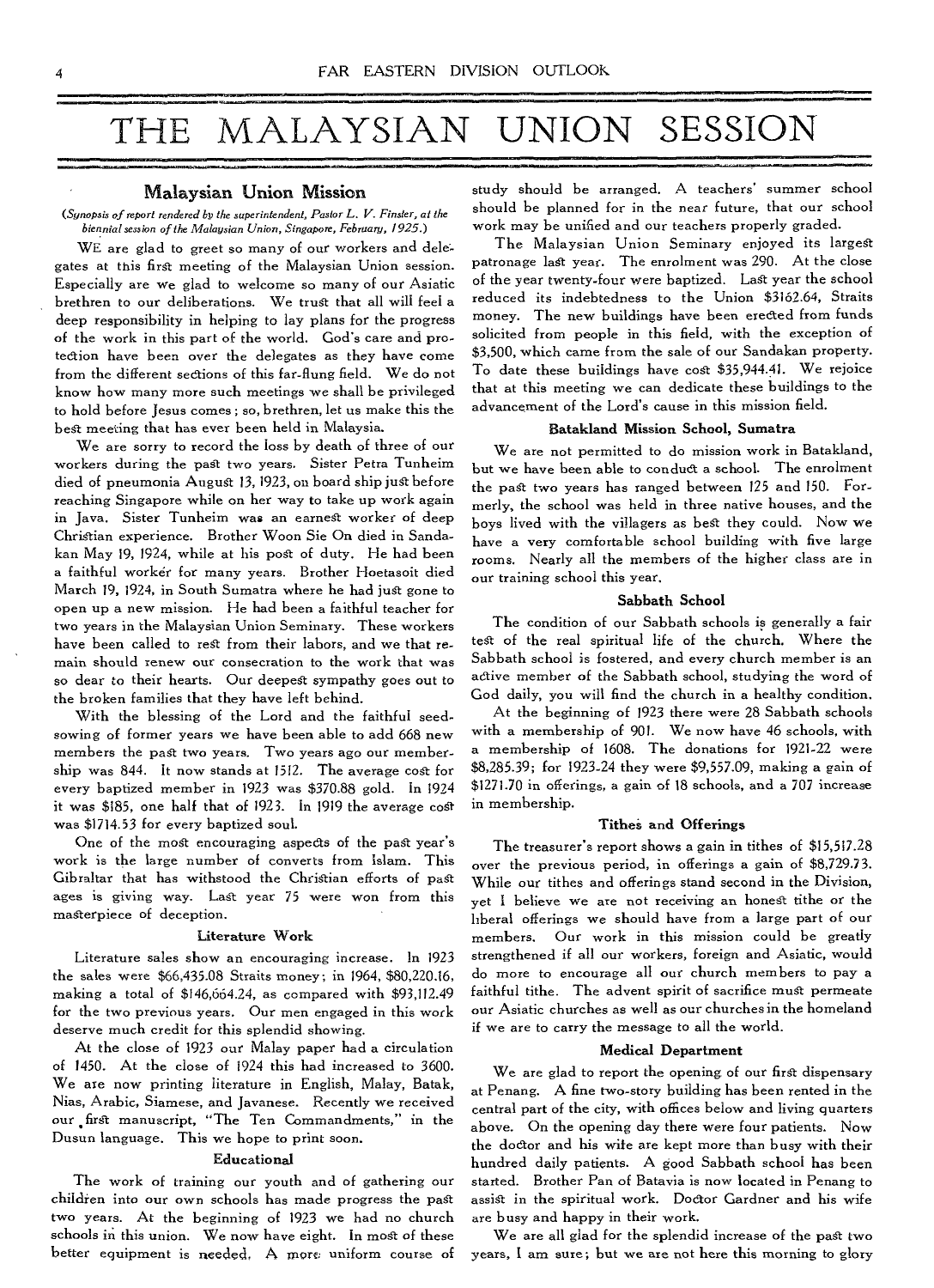in our work. The mere fact of increased numbers, tithes and offerings, may not in itself necessarily spell progress. The great question of all importance is, Are we making spiritual progress in our own lives, or are we going on from month to month with the same old sins holding us down? Are we gaining victories, or are we being defeated? Are we having the teachings of Jesus transformed into our lives, or are we continuing in a formal religion? Are we practicing the Golden Rule of doing unto others as we would have them do unto us? Is the hope of soon seeing Jesus purifying our lives as He is pure? Are we preparing for translation from this sin-cursed world, or are we planning to live here a long time yet? Are we as faithful in our work as we should be, or are we allowing the temporal things of life to occupy more of our time than they should? Do the seventy million souls in this Union, in darkness and unwarned, burden and trouble our souls? Are we pleading with God daily for an unction from on high that we may know how to break through the adamant wall that separates forty million of these people of Islam from God?

Does it trouble our hearts that in many of our missions we are doing practically nothing for the natives of the land? that only a little handful of believers is coming to Christ each year? If the third angel's message is to be given to all the world in this generation, we surely have reached the time when we should see greater power in the winning of souls. Let us pray for this promised power. Our great concern at this meeting should be for a new experience in the things of God. How can we discharge the responsibilities that rest upon us unless we have a new baptism of the Spirit! Our conference business is important; the planning for our future work is necessary; the study of the theoretical side of this message is essential ; but our greatest need is to seek God together and obtain the fulness of His blessing. My brethren, let us make this our main business while we are here.

L. V. FINSTER.

#### **West Java Mission**

(Report *rendered by the diretior, Pastor J. S. Yates, at the biennial session of the Malaysian Union, Singapore, February, 1925.)* 

THE Master's prospering hand has been with us during the past biennial term, and has wrought even more for us than we had dared to hope for. During this period five new churches have been organized. Among these are Java's first Dutch-and Chinese-speaking churches, and the first Ambonese church. Seven Sabbath schools have been organized, two of which were raised up without the help of paid workers. Of the 234 baptized, 49 have come direct from Mohammedanism; 83 from heathenism, and others from the Roman church. Full twenty races are represented on our church and Sabbath school records.

Our first church school in Java has been opened during this term, and now has an enrolment of 50. Beside this school building, built on land purchased by the Mission Board, we have erected a church at a cost of L32,000. Sister Petra Tunheim started this church building iund over ten years ago, and during the past two years f.19,000 have been added to it. The church is built to the memory of Sister Tunheim, the wall bearing a marble slab with the words, "In memory of Petra Tunheim."

The story of our advancement is partly told in the following figures and comparisons:

| Literature Sales              |           |     |     | £.51,585.00                    |  |
|-------------------------------|-----------|-----|-----|--------------------------------|--|
| Tithes                        |           |     |     | 17.012.60                      |  |
| S. S. Off-rings, etc.         |           |     |     | 4.428.00                       |  |
| Poor Fund and Church Expenses |           |     |     | 1.701.00                       |  |
| Public Effort Offerings       |           |     |     | 675.10                         |  |
| Church Building               |           |     |     | 19,200.00                      |  |
|                               | Funds     |     |     | Baptisms Membership Literature |  |
| 1919-1920 Gold \$5,224.64     |           | 13  | 64  | \$4,252.32                     |  |
| 1921-1922                     | 8,000.00  | 66  | 132 | 17,000.00                      |  |
| 1923-1924                     | 16.826.00 | 234 | 338 | 20,400.00                      |  |
|                               |           |     |     |                                |  |

Our need is the continued presence of the Spirit and favor of God. We ask your prayers that this may be granted us. J. S. YATES.

# **The Educational Work in Malaysia**

*(Synopsis of report rendered by V. E. Hendershot, Principal of the Malawian Union Seminary, at the biennial session of the Malaysian Union meeting.)* 

IN the two previous reports submitted to the delegates at the biennial conference sessions, I have tried to be confident of the future of the educational work in Malaysia. This faith has not been disappointed during the past four years. The Lord has truly blessed us along all lines of endeavor.

At the beginning of this biennial period a campaign was launched for the purpose of collecting funds for the erection of two new units at our central training school, the Malaysian Union Seminary, one unit to be utilized for chapel and class rooms, the other to accommodate our industries. Brethren I. C. Schmidt and Phang Yin Hee went earnestly to the task of raising \$50,000, Singapore currency. The road to the desired goal was a long and troublesome one, but grit and determination win out in the long run. With due praise to the faithfulness of these brethren in soliciting, and the mention of real assistance from Professor Baumgartner and Pastor N. T. Phang, represented by the sum of \$5000 (five thousand dollars), raised chiefly in Johore and the island of Banka, we pass on to other encouraging features. The entire amount realized has netted us \$30,954. Seminary Hall, in whose capacious chapel we are now privileged to meet, and Industrial Hall, which is nearing completion, have been sorely needed, and bring genuine relief.

In the year 1923, the enrolment of the Seminary was slightly over 200, while in the lagt year it attained the high mark of 290. Our training departments are the largest in our history. Never before have we had such a large and representative student body from the Malaysian Union Seventeen languages are represented, and from every mission we have three or more students; some missions having as high as fifteen. The Malay Department is a growing one. Its over seventy members, chiefly taught in Malay, form the backbone of the Seminary. The Chinese department, too, with over fifty members, is an enthusiastic and earnest one.

Brethren Youngberg and Baumgartner have had charge of the industrial work of the school; but we have long felt the need of a man who could devote full time to this important department. We rejoice at the coming of Professor and Mrs. Bunch, to assume responsibilities in the industrial and primary departments. At the close of 1923, Brother Immanuel Siregar, an old pioneer in this message, was released to enter active missionary work among the Peninsular Malays. We are glad to hear his good report of interested ones there.

During the biennial period a goodly number of church schools have sprung into existence. I have before me a list of seven schools located in the cities and villages of British North Borneo, with an enrolment of 137 students. The West Java Mission has two schools: the Batavia church school, with an enrolment of 43 and two teachers, teaching in the Dutch language, and Tanah Abang school, with 45 pupils, also Dutch.

In Padang, Brother Wood reports that 30 pupils assemble daily for instruction in English and Malay. Two teachers help to make this school progressive. Brother Abel tells of a promising school of 24 in Ban Pong, Siam, where Chinese and Siamese are taught. The Sarawak school had an enrolment of 18 in 1924; and the very latest addition to our list is the effort of Brother Schmidt in Medan, where there is a school of three.

The entire enrolment to date is 640 students. Let us thank God and take courage, for the educational work in Malaysia is onward and upward.

V. E. HENDERSHOT.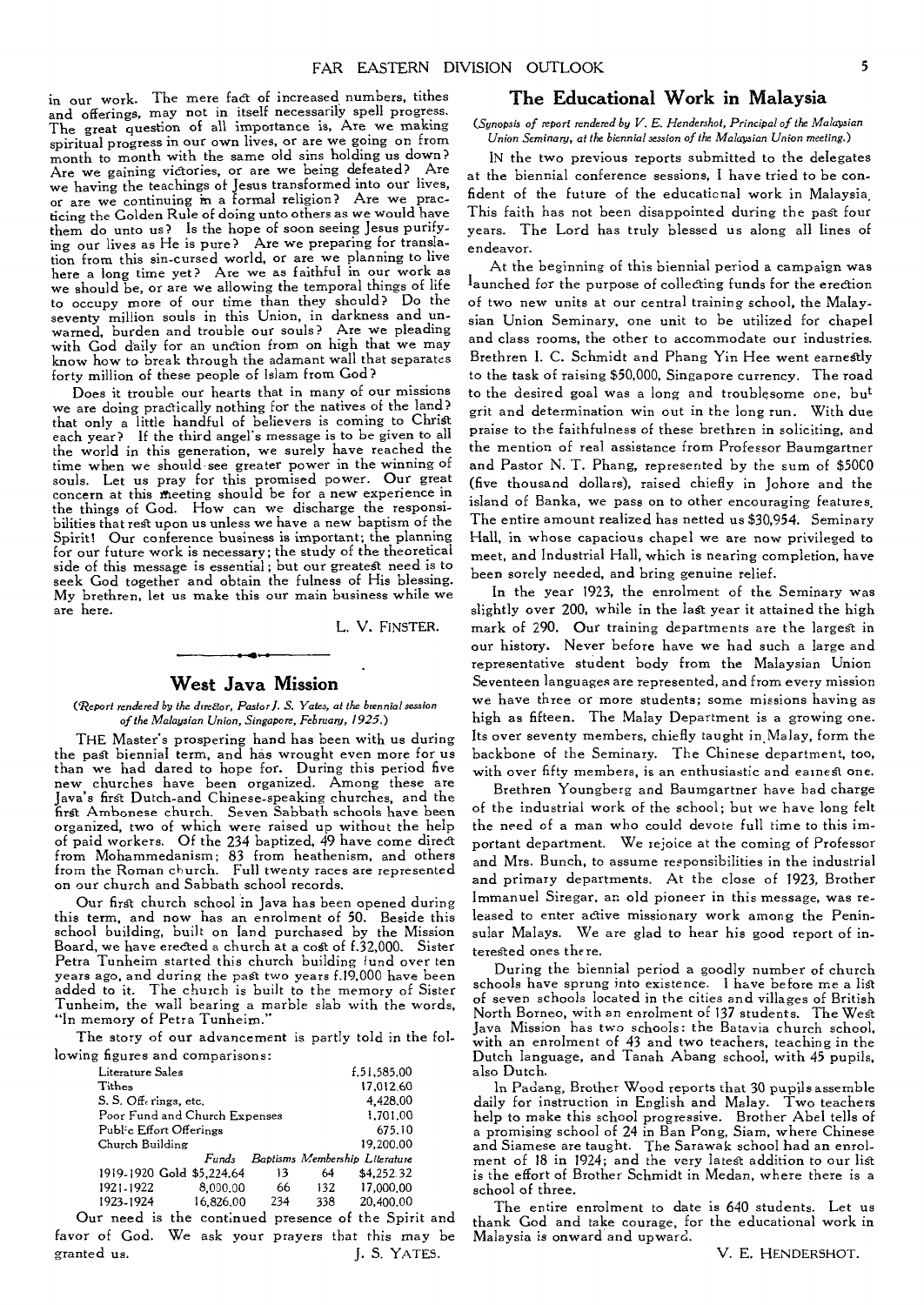# Statistical Report of the Far Eastern Division Mission

|                   | 2                  |                                                              |                                |              | 4                          | 5                               | 6                                              | 7                          | 8                            |                  |                     | 9                            |                  | 10              |                                                     | 11             | 12                                |                        | 13                                          |                              |
|-------------------|--------------------|--------------------------------------------------------------|--------------------------------|--------------|----------------------------|---------------------------------|------------------------------------------------|----------------------------|------------------------------|------------------|---------------------|------------------------------|------------------|-----------------|-----------------------------------------------------|----------------|-----------------------------------|------------------------|---------------------------------------------|------------------------------|
| Mission           |                    |                                                              |                                | of Mission   | Mission                    |                                 | rganized<br>Member-                            |                            | ORDAINED<br><b>MINISTERS</b> |                  |                     | LICENSED<br><b>MINISTERS</b> | MISSIONARIES     | <b>LICENSED</b> | BIBLE<br>WOMEN<br>(not includ-<br>ing column<br>10) |                | 'oreign<br>omen<br>icensed)       |                        | <b>BOOK AND</b><br>PERIODICAL<br>CANVASSERS | Number of Mission            |
| Number of         |                    | NAME OF MISSION                                              |                                |              | Outstations<br>õ<br>Number | Number of<br>Organized Churches | of Organ.<br>Churches<br>Baptized<br>ship of ( | Baptized During<br>Quarter | Foreign                      | Native           | Foreign             | Native                       | Foreign          | Native          | Foreign                                             | Native         | Other $\mathbb{W}_{\rm c}$<br>្ជូ | Foreign                | Native                                      |                              |
| $\mathbf{1}$      | Division           |                                                              |                                |              |                            |                                 |                                                |                            | 5                            | 1                | 4                   |                              | 35               |                 |                                                     |                |                                   |                        |                                             | 1                            |
| $\mathbf 2$       |                    | Philippine Union                                             |                                | 5            | 136                        | 98                              | 5296                                           | 259                        | 7                            | 9                | $\overline{2}$      | 30                           | 17               | 16              |                                                     | 11             |                                   |                        | 71                                          | $\overline{\mathbf{c}}$      |
| 3                 |                    | Chosen Union                                                 |                                | 3            | 17                         | 21                              | 1519                                           | 117                        | 5                            | 5                | 5                   | 18                           | 13               | 46              |                                                     |                |                                   | $\overline{c}$         | 29                                          | j<br>3                       |
| 4                 | Japan Union        |                                                              |                                | Ŧ            | 14                         | 9                               | 425                                            | 40                         | 4                            | 4                |                     | $\overline{7}$               | 5                | 5               |                                                     |                | 9                                 |                        | $\mathbf{11}$                               | ş<br>$\overline{\mathbf{4}}$ |
| 5                 |                    | Manchurian Union                                             |                                | 2            | $\mathbf{Q}$               | 9                               | 202                                            |                            | 2                            |                  | 2                   |                              | 4                | 7               |                                                     | 1              |                                   |                        | 8                                           | Дš<br>5                      |
| 6                 |                    | Central China Union                                          |                                | 5            | 63                         | 22                              | 1454                                           | 98                         | 5                            | 5                | 10                  | 10                           | 15               | 53              |                                                     | 11             |                                   | 3                      | 39                                          | † 46                         |
| 7                 |                    | North China Union                                            |                                | 2            | 9                          | 3                               | 191                                            | $\mathbf{1}$               | 4                            | $\mathbf{I}$     | $\overline{c}$      | 2                            | 6                | 9               |                                                     | 1              |                                   |                        | 8                                           | 7                            |
| 8                 |                    | South China Union                                            |                                | 7            | 86                         | 35                              | 2262                                           | 80                         | 12                           | 6                | 4                   | 64                           | 20               | 26              |                                                     | 16             |                                   |                        | 12                                          | 8                            |
| 9                 |                    | West China Union                                             |                                | 3            | $\overline{4}$             | $\overline{2}$                  | 90                                             | 9                          | 4                            | 1                | 1                   | $\overline{4}$               | 5                | 7               |                                                     | $\overline{2}$ |                                   |                        | 1                                           | 9                            |
| 10                |                    | East China Union                                             |                                | 3            | 59                         | 26                              | 1101                                           | 29                         | 6                            | 3                | 2                   | 7                            | $\mathbf{1}$     | 46              | 1                                                   | 23             |                                   | 2                      | 10                                          | 10                           |
| 11                |                    | Malaysian Union                                              |                                | $12 \n$      | 22                         | 19                              | 1502                                           | 202                        | 17                           | $\boldsymbol{2}$ | 8                   | 23                           | 29               | 20              | 4                                                   | 3              |                                   | 6                      | 39                                          | 11                           |
| 12                |                    | East Siberian Union                                          |                                | $\mathbf{1}$ | 17                         | 7                               | 802                                            | 30                         | $\mathbf{1}$                 | $\overline{2}$   | 1                   | 1                            |                  | 4               | 1                                                   | $\overline{c}$ | 1                                 | 1                      | 6                                           | 12                           |
| 13                |                    | TOTALS, 4th Qr. 1924                                         |                                | 45           | 436                        | 251                             | 14844                                          | 875                        | 72                           | 39               | 41                  | 166                          | 160              | 239             | 6                                                   | 70             | 10                                | 20                     | 234                                         | 13                           |
| 14                |                    | The totals given below for preceding years reveal the growth |                                |              |                            |                                 |                                                |                            | year by year.                |                  |                     |                              |                  |                 |                                                     |                |                                   |                        |                                             | 14                           |
| 15<br>16          |                    | Totals, 4th Qr. 1923                                         |                                | 44           | 343                        | 235<br>230                      | 12845<br>10954                                 | 785                        | 73                           | 43               | 41                  | 153                          | 165              | 228             | 2                                                   | 79             | 8                                 | 10                     | 190                                         | 15                           |
| 17                |                    | Totals, 4th Qr. 1922                                         |                                | 46           | 337                        | 201                             | 9740                                           | 504<br>731                 | 61<br>59                     | 38<br>33         | 55<br>48            | 155                          | 159              | 203<br>192      | 5                                                   | 79             | 10                                | 13                     | 192                                         | 16                           |
| 18                |                    | Totals, 4th Qr. 1921<br>Totals, 4th Qr. 1920                 |                                | 46<br>40     | 299<br>267                 | 169                             | 7705                                           | 392                        | 61                           | 26               | 49                  | 154<br>133                   | 138<br>170       | 147             | 5<br>1                                              | 54<br>55       | 8<br>9                            | 17<br>3                | 145<br>178                                  | 17<br>18                     |
|                   |                    |                                                              |                                |              |                            |                                 |                                                |                            |                              |                  |                     |                              |                  |                 |                                                     |                |                                   |                        |                                             |                              |
| 25                | 26                 | 27                                                           | 28                             |              | 29                         |                                 | 30                                             |                            | 31                           |                  | 32                  |                              | 33               |                 | 34                                                  |                | 35                                | 36                     | 37                                          | 38                           |
|                   |                    | 2                                                            |                                |              | lara<br>ata                |                                 | g                                              |                            | ctail                        |                  |                     |                              | $\circ$          |                 |                                                     |                |                                   | of Church<br>Conducted |                                             |                              |
|                   | Atten-<br>S. S.    |                                                              |                                |              |                            |                                 |                                                |                            |                              |                  |                     |                              | Owned            |                 |                                                     |                |                                   |                        |                                             |                              |
|                   |                    |                                                              |                                |              |                            |                                 |                                                |                            |                              |                  |                     |                              | ೆ<br>ngs         |                 |                                                     |                |                                   |                        |                                             |                              |
| Number of Mission | Average<br>dance ( |                                                              | Thirteenth Sabbath<br>Offering |              |                            |                                 | Sales (inclue<br>Subscriptio                   |                            | Š                            |                  |                     |                              | ¢                |                 | Estimated Value                                     |                | Approximate Seating<br>Capacity   | Number<br>Schools      | Enrolment<br>Church Schools                 | Number of Mission            |
|                   |                    | ore<br>Ğ.                                                    |                                |              | Teta<br>Lõ                 |                                 | Value                                          |                            | Value<br>(en <sup>Ea</sup>   |                  | ূল<br>তব            |                              | s∃<br>Z⊞         |                 |                                                     |                |                                   |                        |                                             |                              |
|                   |                    |                                                              |                                |              |                            |                                 |                                                |                            |                              |                  |                     |                              |                  |                 |                                                     |                |                                   |                        |                                             |                              |
| $\mathbf{1}$      |                    |                                                              |                                |              |                            |                                 |                                                |                            |                              |                  |                     |                              |                  |                 |                                                     |                |                                   |                        |                                             | $\mathbf{1}$                 |
| 2<br>3            | 4071               | 1151.62<br>631.21                                            | 187.59                         |              | 1339.21                    |                                 | 2305.47                                        |                            | 10259.86                     |                  | 12565.33<br>3702.35 |                              | 72               |                 | 17532.00                                            |                | 6735                              | 10                     | 424                                         | 2                            |
| 4                 | 2988<br>377        | 352.63                                                       | 65.77<br>195.82                |              | 696.98<br>548.45           |                                 | 1634.21                                        |                            | 2054.28                      |                  | 4361.78             |                              | 50<br>7          |                 | 11539.00<br>16000.00                                |                | 5050<br>900                       | 29                     | 930                                         | 3                            |
| 5                 | 221                | 106.41                                                       | 25.30                          |              | 131.71                     |                                 | 613.20                                         |                            | 240.01                       |                  | 853.21              |                              | $\boldsymbol{2}$ |                 | 6000.00                                             |                | 275                               | 5                      | 120                                         |                              |
| 6                 | 1859               | 372.37                                                       | 133.15                         |              | 505.52                     |                                 | 696.93                                         |                            | 2680.07                      |                  | 3377.00             |                              | 19               |                 | 10127.00                                            |                | 1800                              | 18                     | 254                                         |                              |
| 7                 | 402                | 96.44                                                        | 16.48                          |              | 112.92                     |                                 | 445.55                                         |                            | 133.01                       |                  | 578.56              |                              | $\mathbf{1}$     |                 | 1500.00                                             |                | 400                               | 5                      | 150                                         | $\frac{6}{3}$                |
| 8                 | 3499               | 437.74                                                       | 102.38                         |              | 540.12                     |                                 | 778.08                                         |                            | 642.15                       |                  | 1651.48             |                              | 17               |                 | 13225.00                                            |                | 3600                              | 45                     | 2147                                        | 8                            |
| 9                 | 166                | 78.29                                                        | 59.33                          |              | 137.62                     |                                 | 67.88                                          |                            | 109.18                       |                  | 177.06              |                              | 1                |                 | 3000.00                                             |                | 250                               | 4                      | 135                                         | 9                            |
| 10                | 1950               | 512.49                                                       | 118.53                         |              | 631.02                     |                                 | 113.18                                         |                            | 398.61                       |                  | 511.79              |                              | 6                |                 | 24175.00                                            |                | 1650                              | 22                     | 537                                         | 10                           |
| 11                | 1413               | 983.13                                                       | 437.32                         |              | 1420.45                    |                                 | 3560.28                                        |                            | 11871.68                     |                  | 15498.41            |                              | 6                |                 | 8200.00                                             |                | 700                               | 13                     | 273                                         | $\mathbf{11}$                |
| 12                | 768                | 344.27                                                       | 53.17                          |              | 397.44                     |                                 | 28.24                                          |                            | 484.23                       |                  | 513.07              |                              | $\mathbf{1}$     |                 | 12233.00                                            |                | 450                               | $\boldsymbol{2}$       | 52                                          | 12                           |
| 13                | 17714              | 5066.60                                                      | 1394.84                        |              | 6461.44                    |                                 | 10243.02                                       |                            | 28873.08                     |                  | 43790.04            |                              | 182              |                 | 123531.00                                           |                | 21810                             | 153                    | 5023                                        | 13                           |
| 14                |                    | Totals Fourth Quarter, 1923, 1922, 1921, 1920, given below   |                                |              |                            |                                 |                                                |                            |                              |                  |                     |                              |                  |                 |                                                     |                |                                   |                        |                                             | 14                           |
| 15                | 14871              | 5729.42                                                      | 1095.36                        |              | 6824.78                    |                                 | 9911.17                                        |                            | 23878.40                     |                  | 41862.19            |                              | 140              |                 | 89212.45                                            |                | 20725                             | 131                    | 3884                                        | 15                           |
| 16                | 12897              | 4596.12                                                      | 919.49                         |              | 5515.61                    |                                 | 8918.77                                        |                            | 29363.54                     |                  | 40492.18            |                              | 76               |                 | 36675.50                                            |                | 10163                             | 139                    | 3927                                        | 16                           |
| 17                | 10836              | 3674.99                                                      | 743.89                         |              | 4418.88                    |                                 | 10935.87                                       |                            | 18460.67                     |                  | 29558.41            |                              | 71               |                 | 35036.00                                            |                | 8855                              | 127                    | 3602                                        | 17                           |
| 18                | 9062               | 3524.80                                                      | 714.45                         |              | 4239.25                    |                                 | 7405.96                                        |                            | 21423.66                     |                  | 29193.07            |                              | 69               |                 | 36863.00                                            |                | 9015                              | 109                    | 2833                                        | $\ddot{.}8$                  |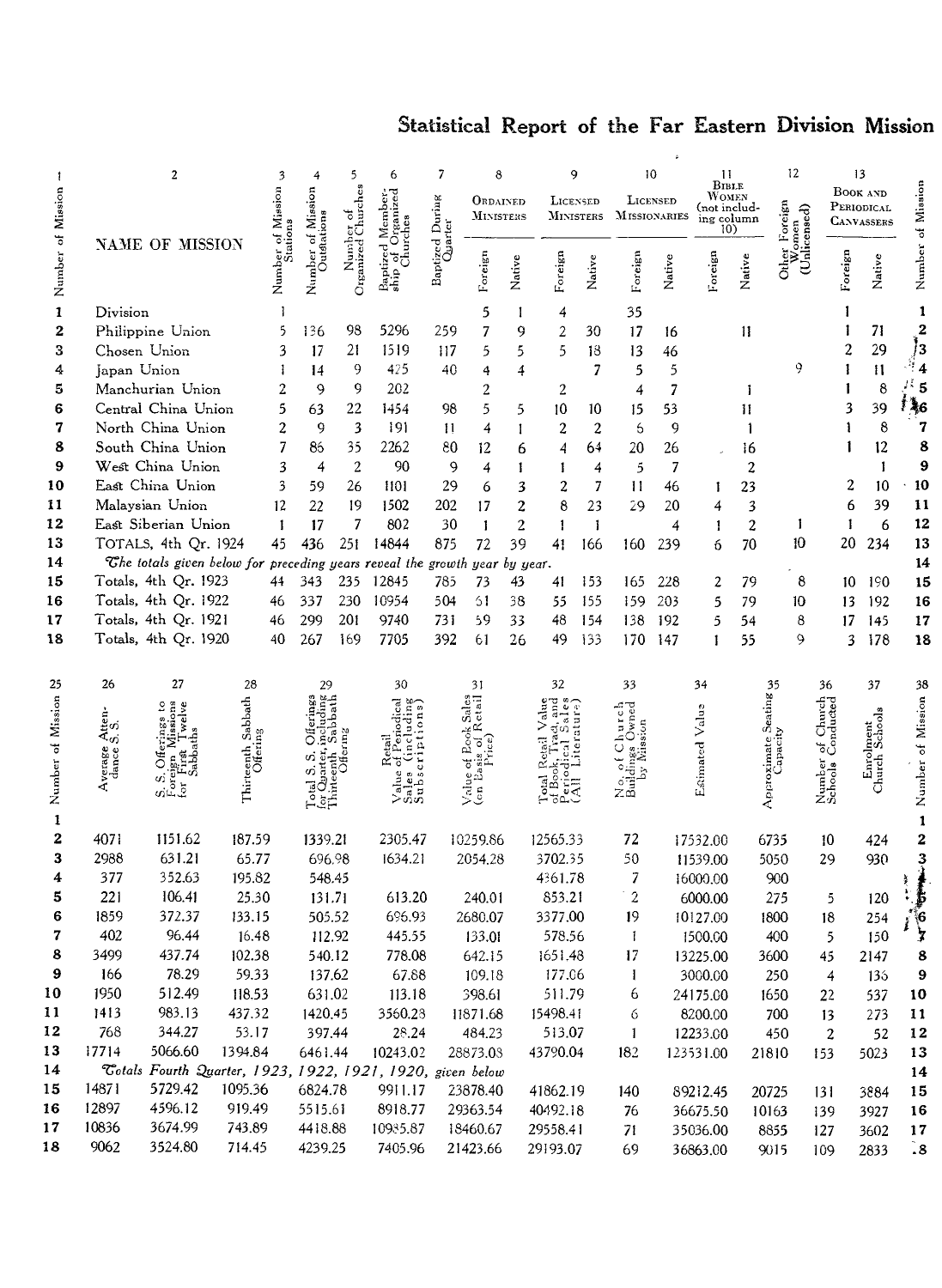# for the Quarter Ending December 31, 1924

| 14                                |                                      | 15                            | 16                               |                 | 17                   |                           | 18                         | 19                       | 20                                                      | 21                                                         |                                       | 22         | 23                                                                                   | 24                            |                                  |
|-----------------------------------|--------------------------------------|-------------------------------|----------------------------------|-----------------|----------------------|---------------------------|----------------------------|--------------------------|---------------------------------------------------------|------------------------------------------------------------|---------------------------------------|------------|--------------------------------------------------------------------------------------|-------------------------------|----------------------------------|
| MEDICAL<br>WORKERS<br>(including  |                                      | $O$ THER<br>WORKERS           | TOTAL<br><b>LABORERS</b>         |                 |                      | TITHE RECEIPTS            |                            |                          | S. and<br>čc<br>note                                    | Contributions<br>Aission Work<br>f Harvest                 |                                       |            | No.                                                                                  |                               |                                  |
| those<br>licensed)                |                                      | (not else-<br>where listed)   | (net total)                      |                 |                      | (U.S. GOLD)               |                            |                          | 19810D<br>erin<br>σi                                    |                                                            |                                       |            |                                                                                      |                               |                                  |
|                                   |                                      |                               |                                  |                 |                      |                           | Total tithe                | Tithe Per Capita         | $X.P.M.S.$ as 1<br>Columns<br>oreign M<br>$\frac{4}{3}$ | ering an<br>ome Mission<br>Ingatherir<br>Sughentation<br>C | Receipts,<br>theathering<br>Work      |            | ocal Church<br>not included<br>Contributions<br>lumns<br>and $\overline{2}$<br>.ocal | Number of<br>Sabbath-Schools  | Membership                       |
| Foreign                           | Native                               | Native                        | Foreign                          | Native          | Foreign              | Native                    | Receipts                   |                          | Total<br>Foreig                                         | rclusive o<br>otal                                         | Harvest<br>otal                       |            | ន<br>ं<br>ن<br>و≳<br>تا a<br>Total                                                   |                               |                                  |
|                                   |                                      |                               |                                  |                 |                      |                           | (Foreign<br>and Native)    |                          |                                                         |                                                            | H                                     |            |                                                                                      |                               |                                  |
| 3                                 | 4                                    | 58                            | 44                               | 75              | 972.10               |                           | 972.10                     |                          |                                                         |                                                            |                                       |            |                                                                                      |                               |                                  |
|                                   |                                      | 17                            | 26                               | 152             | 623.79               | 5265.68                   | 5889.47                    |                          | 430.84                                                  |                                                            | 111.57                                |            |                                                                                      | 152                           | 5056                             |
|                                   |                                      | 17                            | 23                               | 126             | 715.61               | 1168.55                   | 1884.16                    |                          | 581.17                                                  |                                                            |                                       | 35.00      | 269.96                                                                               | 85                            | 3721                             |
|                                   |                                      |                               | 18                               | 28              | 643.37               | 1458.48                   | 2101.85                    |                          | 356.10                                                  |                                                            | 1009.20                               |            | 171.45                                                                               | 15                            | 536                              |
|                                   |                                      | 4                             | 8                                | 23              | 204.25               | 165.88                    | 370.13                     |                          | 121.32                                                  | 13.47                                                      | 548.36                                |            | 90.61                                                                                | 11                            | 291                              |
| 3                                 | 12                                   | 22                            | 30                               | 186             | 744.83               | 636.73                    | 1381.56                    |                          | 258.45                                                  |                                                            | 1691.56                               |            | 710.58                                                                               | 69                            | 2232                             |
|                                   |                                      | 8                             | 12                               | 38              | 220.24               | 150.90                    | 371.14                     |                          | 245.94                                                  | 12.08                                                      |                                       | 15.00      | 1.1 <sub>b</sub>                                                                     | 12                            | 419                              |
| 3                                 | 7                                    | 57                            | 36                               | 229             | 900.34               | 929.31                    | 1829.65                    |                          | 545.69                                                  | 5.24                                                       | 102.94                                |            | 114.49                                                                               | 80                            | 3867                             |
| ١                                 | 1                                    |                               | 10                               | 16              | 225,82               | 85.35                     | 311.17                     |                          | 82.50                                                   | 7.85                                                       |                                       | 30.00      | 80.46                                                                                | 7                             | 183                              |
|                                   |                                      | 26                            | 19                               | 121             | 779.23               | 790.52                    | 1569.75                    |                          | 334.01                                                  |                                                            | 535.85                                |            |                                                                                      | 64                            | 2393                             |
| 3                                 |                                      | 17                            | 54                               | 54              | 1106.64              | 3434.82                   | 4541.46                    |                          | 188.47                                                  | 278.51                                                     | 4698.50                               |            | 26.72                                                                                | 46                            | 1578                             |
|                                   |                                      |                               | 3                                | 4               | 80.23                | 1597.96                   | 1678.19                    |                          |                                                         |                                                            | 302.24                                |            |                                                                                      | 17                            | 768                              |
| 13                                | 24                                   | 228                           | 283                              | 1062            |                      | 7216.45 15684.18 22900.63 |                            |                          | 3144.49                                                 | 317.15                                                     | 9080.22                               |            | 1465.43                                                                              | 558                           | 21044                            |
| 13                                | 27                                   | 266                           | 289                              | 980             | 6734.73              | 14873.33 21608.06         |                            |                          | 4808.36                                                 | 3344.66                                                    | 7815.76                               |            | 2618.13                                                                              | 530                           | 18180                            |
| 16                                | 44                                   | 268                           | 288                              | 988             | 5587.78              | 10073.68 15661.46         |                            |                          | 3248.19                                                 | 71.67                                                      | 9383.18                               |            | 396.81                                                                               | 501                           | 16261                            |
| 13                                | 30                                   | 232                           | 300                              | 863             | 6397.93              | 8322.43                   | 13015.73                   |                          | 534.62                                                  | 393.85                                                     | 6609.35                               |            | 1219.70                                                                              | 423                           | 13970                            |
| 18                                | 49                                   | 229                           | 290                              | 813             | 4035.63              |                           | 8243.49 12279.12           |                          | 1150.00                                                 | 449.77                                                     | 3948.99                               |            | 765.88                                                                               | 382                           | 11603                            |
|                                   |                                      |                               |                                  |                 |                      |                           |                            |                          |                                                         |                                                            |                                       |            |                                                                                      |                               |                                  |
| 39                                | 40                                   | 41                            | 42                               | 43              | 44                   |                           | 45                         | 46                       | 47                                                      | 48                                                         | 49                                    | 50         | 51                                                                                   | 52                            | 53                               |
|                                   |                                      |                               |                                  |                 | NUMBER OF<br>FOREIGN |                           | NUMBER OF<br><b>NATIVE</b> |                          |                                                         |                                                            |                                       |            | $rac{6r}{\sqrt{2}}$                                                                  | ة                             | .<br>S                           |
|                                   |                                      | Number of<br>Training Schools | Training Schools<br>Enrolment of | Total Enrolment | TEACHERS             |                           | TEACHERS                   | Total No. of<br>Teachers | Value                                                   | Expense of<br>Maintenance<br>of Schools                    |                                       | Membership | m                                                                                    | Mission<br>ωï                 | l Society<br>Work                |
|                                   |                                      |                               |                                  |                 |                      |                           |                            |                          |                                                         |                                                            |                                       |            | $\overline{\mathbf{a}}$                                                              | Work<br><u>۾</u>              |                                  |
|                                   |                                      |                               |                                  |                 | Men                  | Women<br>Men              | Women                      |                          |                                                         |                                                            |                                       |            |                                                                                      |                               |                                  |
| Number of<br>Intermediate Schools | Enrolment of<br>Intermediate Schools |                               |                                  |                 |                      |                           |                            |                          | School Buildings<br>and Equipment<br>Estimated          |                                                            | Number of Young<br>People's Societies |            | Contributions<br>Foreign We                                                          | Contributions<br>Home, Missio | Contributions<br>$\mathsf{Loca}$ |
|                                   |                                      | 1                             | 287                              | 287             | 5                    | 8<br>4                    | 4                          | 21                       | 17000.00                                                | 6500.00                                                    |                                       |            |                                                                                      |                               |                                  |
|                                   |                                      | 1                             | 230                              | 654             | 4                    | 5<br>11                   | 7                          | 27                       | 7180.03                                                 | 3109.50                                                    | 49                                    | 1149       |                                                                                      |                               | 23.96                            |
|                                   |                                      | 1                             | 148                              | 1078            | 2                    | 2<br>38                   | 3                          | 45                       | 14076.60                                                | 3532.22                                                    | 31                                    | 1474       |                                                                                      | 8.10                          | 1.43                             |
|                                   |                                      | $\mathbf{I}$                  | 50                               | 50              | $\overline{2}$       | 3<br>2                    |                            | 7                        | 3000.00                                                 | 716.00                                                     | 4                                     | 65         |                                                                                      |                               |                                  |
| 1                                 | 12                                   |                               |                                  | 132             | T                    | 4                         | 2                          | 7                        | 630.00                                                  | 188.07                                                     | 8                                     | 153        |                                                                                      |                               |                                  |
| $\overline{2}$                    | 152                                  |                               |                                  | 406             | 2                    | 32<br>4                   | 4                          | 42                       | 16400.00                                                | 1381.00                                                    | 3                                     | 223        |                                                                                      |                               |                                  |
| 1                                 | 8 <sub>1</sub>                       |                               |                                  | 231             | 2                    | $\overline{2}$<br>9       | 3                          | 16                       | 4500.00                                                 | 273.00                                                     | 2                                     | 120        |                                                                                      |                               |                                  |
| 3                                 | 263                                  |                               |                                  | 2410            | 4                    | 7<br>80                   | 21                         | 112                      | 40182.00                                                | 4808.05                                                    | 8                                     | 222        |                                                                                      | 22.01                         |                                  |
|                                   |                                      |                               |                                  | 136             |                      | $\overline{11}$           | 2                          | 14                       | 650.00                                                  | 365.00                                                     | 2                                     | 41         |                                                                                      |                               |                                  |
| 2                                 | 101                                  |                               |                                  | 638             | 1                    | 24<br>1                   | 8                          | 34                       | 2892.14                                                 | 1030.06                                                    | 11                                    | 614        |                                                                                      |                               | 2.25                             |
| Ĺ                                 | 90                                   | 1                             | 290                              | 653             | 4                    | 22<br>4                   | 9                          | 39                       | 29786.00                                                | 4506.61                                                    | 4                                     | 127        | 3.96                                                                                 |                               |                                  |
|                                   |                                      |                               |                                  | 52              |                      | $\mathbf{1}$              | 3                          | $\overline{4}$           |                                                         | 442.71                                                     | $\mathbf{1}$                          | 43         |                                                                                      |                               |                                  |
| 10                                | 699                                  | 5.                            | 1005                             | 6727            | 27                   | 242<br>33                 | 66                         | 368                      | 136296.77                                               | 26852.22                                                   | 123                                   | 4231       | 3.96                                                                                 | 30.11                         | 27.64                            |
| 12                                | 935                                  | 5                             | 989                              | 5808            | 24                   | 33<br>225                 | 72                         |                          | 84374.77                                                | 15262.32                                                   | 8 <sup>3</sup>                        | 3200       | 27.06                                                                                | 96.99                         | 30.24                            |
| 7                                 | 681                                  | 5                             | 867                              | 5475            | 23                   | 27<br>220                 | 59                         | 354<br>329               | 100697.16                                               | 18959.41                                                   | 76                                    | 2835       | $12 - 90$                                                                            | 45.29                         | 31.25                            |
| 5                                 | 422                                  | 5                             | 766                              | 5034            | 22                   | 20<br>168                 | 45                         | 255                      | 93467.65                                                | 12770.68                                                   | 36                                    | 1062       |                                                                                      |                               | 51.97                            |
| 5                                 | 340                                  | 5                             | 567                              | 3747            | 18                   | 20<br>147                 | 42                         | 227                      | 74545.10                                                | 7959.87                                                    | 28                                    | 692        |                                                                                      | 6.23                          | 46.33                            |
|                                   |                                      |                               |                                  |                 |                      |                           |                            |                          |                                                         |                                                            |                                       |            |                                                                                      |                               |                                  |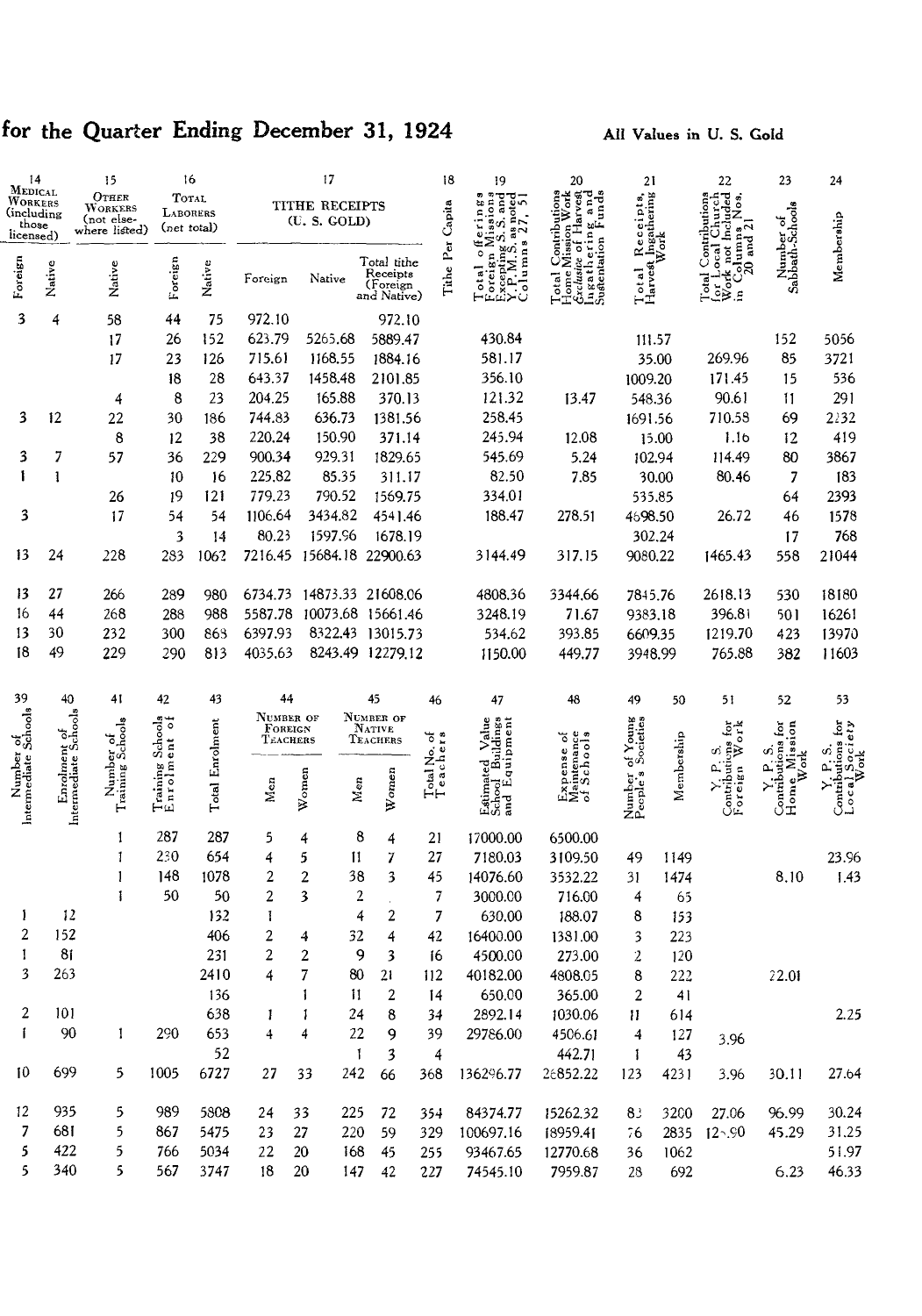## **Malay States Mission**

#### *(Synopsis of report rendered* by *the direEtor, C. G. Leedy, at the biennial session of the Malaysian Union Conference, Singapore, February, 1925.)*

THE Malay States Mission is a large field, comprising four British colonies and eight federated and unfederated Malay states. Its territory stretches from the State of Johore to Siam.

The population of native Malays is small in comparison to the alien population of Chinese and Indians, and the problem of giving the gospel of a soon-coming Saviour is greatly multiplied by the large number of languages spoken by these immigrant peoples. To warn the Chinese alone, we must speak to them in at least five of the major languages of this people, and the Indians must hear the message in three of the languages of India. This leaves out of the reckoning numerous other languages spoken by small groups of people. To cope with this task we have five Chinese preachers all of whom are native Hakka, and who spend most of their time among the Hakka people; one Malayspeaking worker; and none who can minister to the Indians. Surely, the time has come to "pray the Lord of the harvest, that He may send forth laborers into His harvest."

Of all the larger cities of this field, we have preached the message in only two, and in two only of the numerous smaller towns. Only within recent months have we been able to enter Penang, the largest city. The people of that city had never heard the third angel's message preached in public, yet we were surprised to find several Sabbath keepers when we opened mission work there. We are laying plans for a strong work in this center. We have work started in one British colony, but never a sermon has been preached in the colonies of Province Wellesley, Dindings, or Mallacca, where there are scores of cities. In, the states of Selangor and Perak we have two companies and one organized church; but in the states of Negri Sembilan, Pahang, Kedah, Perlis, Kelanton and Trengganu, a Seventh-day Adventist preacher has never set foot. Four colonies, and work barely started in one; eight states and only a few believers in two of them. These conditions are a mighty appeal for more workers. Among these millions who are now satisfied with heathenism, many can be taught to love God.

Since our tent arrived, we have begun public efforts. This is a new method w th our Asiatic workers, but they are of good courage. We have baptized some as the direct result of our tent meetings.

#### **Tithes and Offerings**

In 1923 our Asiatic believers paid \$1222.44 tithe, Straits currency; in 1924, \$1534.32; totaling \$2756.76. Foreign tithe for the year amounted to \$908.58. Sabbath-school offerings in 1923 were \$461.36; in 1924, \$539.31. Thirteenth Sabbath offerings in 1923 were \$306.58; in 1924, \$346.83. Annual offerings in 1923 were \$118.13; in 1924, \$140.59. Tuition paid in 1924, \$65, a total offering of \$1977.80, and a grand total of tithes and offerings of \$5653.14 for the biennial period.

During these two years we have reported to the union Harvest Ingathering donations amounting to \$3568. This, with amounts previously reported totals over \$4000.

#### **Literature and Periodical Work**

Our literature and periodical sales amount to \$10,333.80, gold, or a little more than \$20,000 Straits money. We praise God for what this means. Our canvassers have gone out into many unentered places, and have sold hundreds of truth-filled books and thousands of magazines. We have a splendid class of colporteurs in school who during the last

two years have earned 131/2 scholarships. One student during the vacation earned two scholarship; another gained nearly 1000 subscriptions to the Chinese *Signs* magazine. The results of this kind of work cannot be given in figures. Happiness, contentment, eternal life, cannot be computed by mathematical precision.

#### **Our Needs**

We need trained workers who will consecrate themselves fully to the giving of this message, men who have a burning zeal to see souls won and the work finished. We need an awakening such as God's Spirit only in its fulness can give, that we may arise as one man to finish the work on time. To this end we crave the prayers of all God's people, and especially of the brethren in this union. G. C. LEEDY.

## **North Sumatra Mission**

#### *(Synopsis of report rendered by the director Pastor 1. C. Schmidt, during the biennial session of the Malaysian Union, Singapore, February, 1925.)*

"THANKS be unto God which always causeth us to triumph in Christ, and maketh manifest the savor of His knowledge by us in every place." 2 Cor. 2:14. Especially do I rejoice because the work of God has triumphed in every department of our field, and I believe that I can also say that it has triumphed in each heart of our constituency.

We arrived in our field of labor April 12, 1924, and after getting settled, organized our constituency and distributed tracts and papers systematically. This work was followed up with Bible readings and cottage meetings in the homes of the people and in Chinese and native shops.

#### **Literature** *Sales*

Soon after the close of the school, about ten canvassers arrived in our field, and thereafter much of my time was devoted to this line of work. During the biennial period covering the years 1923-1924 our literature sales totaled \$6,721.23, an increase of \$4,058.82 over the preceding two years. Our Big Week sales were \$700.46. Better still, a goodly number of our big subscription books have been placed in the homes of the people of Medan, and are now being studied. As a result we have had some interesting inquirers.

#### **Tithes and Offerings**

Our tithes and offerings for the biennial period, totaling \$1,509.36, show a healthy gain.

#### **The Sabbath School**

We consider the Sabbath-school a strong evangelistic agency. Besides our regular Sabbath-school on Sabbath morning, we have three children's Sabbath-schools and one Home Department, with a total membership of fifty-eight.

#### **Baptisms**

And last but not lead is the number of souls the Lord has helped us win. During 1921-1922, a total of six were baptized; during 1924, twenty-five.

#### **The Future**

Thus far we have been restricted in our evangelical operations, and since there are now no restrictions regarding the literature work, we feel that definite steps should be taken at this meeting to publish at an early date Batak literature, and thus hasten the truth onward. Our tent has now arrived, and we hope to use it holding tent efforts this year in the Malay, Chinese and Dutch languages. We are of good courage in the Lord, and reconsecrate our lives anew to Him for more effective service in His vineyard.

I. C. SCHMIDT.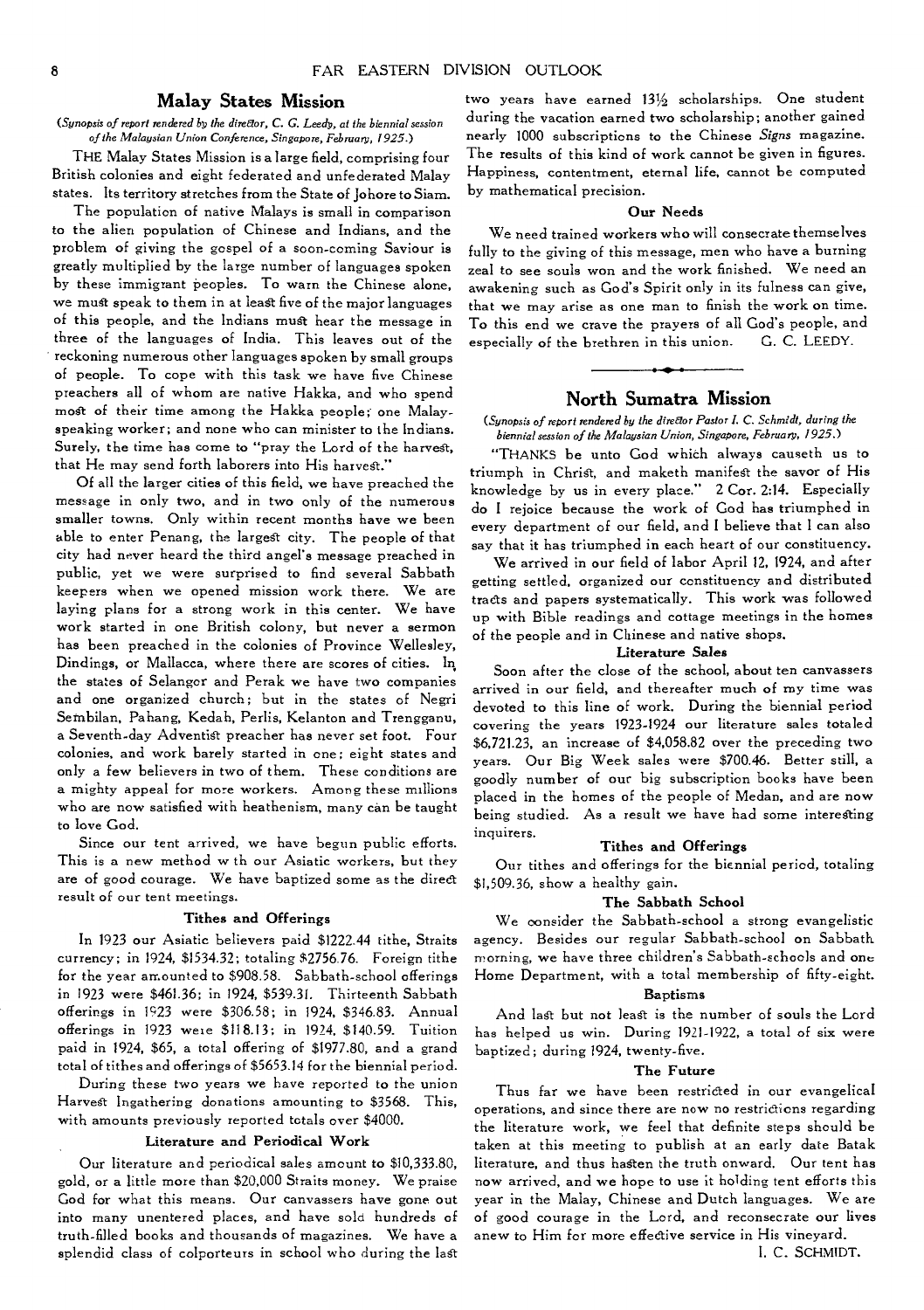#### The Siam Mission

#### *(Synopsis of report rendered by Brother R. P. Abel at the biennial session of the Malaysian Union, February, 1925.)*

THE work of Seventh-day Adventist missions was opened in Siam by Brethren F. A. Pratt and E. L. Longway about six years ago. Much of the time during the first biennial period was no doubt spent in language study and in the distribution of literature. One and another of our Chinese workers were called from different places to labor for the many dialects of Chinese living in Siam. A chapel was opened, and services conducted in the T'ie-chin and later in the Hakka dialect. The Hakka field proving more fruitful, and the difficulty of finding Tie-chiu workers, caused a temporary suspension of the Tie-chiu work. We have at present, however, one Tie-chin worker on half time.

The Chinese work has received practically all the efforts put forth in Siam, both in literature and evangelical lines. That part of the field accessible by rail has been worked with most of the Chinese literature. The Chinese *Signs of the Times* has a circulation of 853, according to the latest report from the Press. This we hope to see much larger during 1925: for I believe that the colporteur will be the only messenger of light that many of these people will ever see. The Spirit of prophecy tells us: "In a large degree through our publishing houses is to be accomplished the work of that other angel who comes down from heaven with great power, and who lightens the earth with his glory."

At the beginning of the third biennial period, the prospects for the advance of the work in Siam were bright. Many obstacles, however, had to be met. Resources were limited. The cruel hand of death was laid upon the wife and child of one of our workers, Brother Lui The Then, and one of our faithful mothers was taken from us. Then came the furlough of Brother and Sister Pratt. But through all the Lord has watched over the little company of followers who are endeavoring to hold up the light of truth. The results have not been so great as hoped for, but we praise God for the degree of success which has attended our efforts.

The baptized membership of the Siam mission stands at 55, of whom 35 have been added during the last biennial period. Total tithe receipts were \$1299.20, giving an average of \$13.21.

There are three Sabbath schools, with a membership of 66, and average attendance of 62. Sabbath school offerings for the biennial term totaled \$398.01, with a weekly average per capita of .09. The total income from all offerings, was \$1956.41; an average per capita of \$43.47.

Literature sales for the period amounted to \$2147.64, a gain over the preceding biennial term of \$597.87.

R. P. ABEL.

#### The British North Borneo Mission

*(Synopsis of report rendered* by *the director, Pastor L. B. Mershon, at the biennial session of the Malaysian Union, Singapore, February, 1925)* 

WE are glad to meet once more with our brethren and sisters, and to bring greetings from our brethren in British North Borneo. We thank our heavenly Father for His manifold blessings, and for new experiences gained. Souls have been won to the truth. Battles with sin have been fought. Many have been victorious. A few have missed the way, and for these we should pray. The change in the attitude of the government toward mission work is more marked, and openings are being made for the prosecution of gospel work in places heretofore closed. We have baptized 37 new members during the biennial term. We praise the Lord for this.

The past biennial term has been one of building for the British North Borneo Mission. We sold our former property at Sandakan, and bought a piece of land containing two acres just out of the town limits. On this place there is a large house with basement sufficiently large to serve as a schoolroom. We have built a chapel here, and now have homes for two Asiatic workers, room for the accommodation of 100 students, and chapel with seating capacity for 150 persons.

In Jesselton the Government has given us three acres of land, and on this we have built a foreign home, a church and school combined, and a home for an *Asiatic* worker. At Kudat there has been erected a building for chapel and school purposes, and we have also come into possession of a chapel built many years ago for the use of another mission, but which has not been made use of. Behind this little chapel we have built a teacher's home. We still need a dormitory at Jesselton, and a home for Asiatic workers at Kudat. With these additions we shall be well provided for.

There are 137 young people in our schools, 20 of whom are Dusuns. Eighteen of these young people have been baptized during the past two years.

#### Sabbath Schools

There are seven Sabbath schools in the Misgion, and one Home Department school. Sabbath school offerings show a slight increase, there being a gain of \$191.27 over the preceding biennial term.

#### Literature Work

Since we received the addition of West Borneo to our canvassing territory, there has been a marked gain in our book and periodical sales. Our gains over the preceding period are: Book sales; \$2682.10; periodicals, \$912,85, making a total gain of \$3594.95. We are thankful *for* the faith-filled canvassers that have made this good gain possible.

#### Work among the Dusuns

During the year 1923 we began work among the Dusun tribe. Our worker stationed there, Johannes Pasariboe, has a fair knowledge of the Dusun language and has translated the ten commandments into Romanized Dusun. This brother is conducting a school at Mengattal, with an enrolment of twenty boys. A number of Dusuns living at this place have become interested in this message. Some of the students in the school entertain the hope of entering our school at Singapore, that they may get the necessary preparation to work for their own people.

Another worker, Lazarus Sibrani, *is* located at Tauran, the gateway to that great Tempassuk plain and Kota Belud country, and to all the interior tribes of Northern Borneo. The interest at Tauran has developed until we have seven baptized believers there, and about ten more in a baptismal class. Others desire to know more about our faith. We also have a school at Tauran, which we hope may, in the hands of God, be the means of opening up a fruitful field among the Dusun people.

The Government through the Resident has given us permission to enter the Dusun field for missionary enterprise. It is desired that medical missionary work be done for these natives, and we are invited to do this work. We should have very soon another foreign family, preferably two nurses or a doctor and his wife who will give themselves to this undertaking. The door is now open. How long it will remain open we do not know. According to the policy of the Government, should another mission body step in and accept this responsibility, we should be prevented from entering.

We are of good courage in the Lord. Difficulties have been many during the past term, but the Lord has brought us out into a large place. We request your prayers for ourselves and for the work we represent. Our greatest need is the outpouring of the Holy Spirit. This blessing will bring all other blessings in its train. We must talk about it; pray for it; believe that we have it. We must pray that our brethren may receive it. We must ask God to send it upon the people of Borneo, that hard hearts may be broken. We must have power, the power of the Holy Spirit, if we are ever to finish the work of God in this generation.

L. B. MERSHON.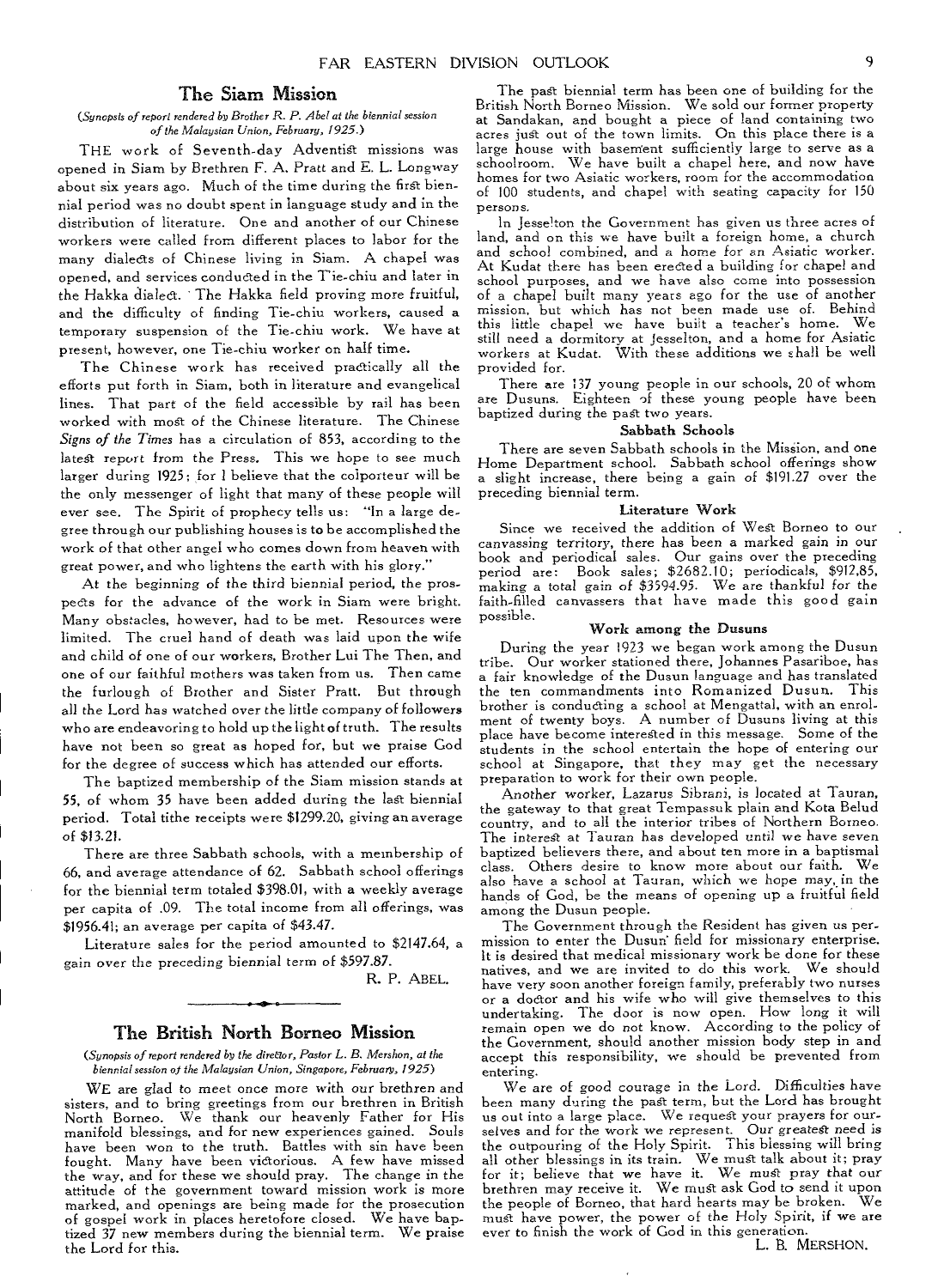# WITH OUR COLPORTEURS

## Fruitage in Mukden, Manchuria

"FOR several months, as time would permit," writes Brother Esteb, "I have been studying the truths of the third angel's message with some young men. One of these young men has been thoroughly converted. He has held a splendid position in the accounting department of the British American Tobacco Company, and has seven or eight years of English. He has resigned. His firm could not understand why, and offered to increase his wages. He said, 'No; it is not money I want; I want to go to work for my Lord.' He knows that we pay a very small salary compared with that which he is leaving; but he wants to win souls for Jesus.

"Already this young man has brought along a friend, with whom also I am studying. Both these men desire baptism. I rejoice over them, because they are the direct result of colporteur work. The young man first mentioned subscribed for the *Signs* last fall when I was canvassing with one of our colporteurs. Later, I organized a Bible class, and he with other young men I met at that time, has been coming to my home to study with me.

"It is just six months since we arrived in Mukden. I praise the Lord that He has so soon given me these two well educated young men as the fruit of my labors. My goal for the year is three souls, and I am confident that with the Lord's help I shall more than reach the goal. Our colporteurs have set goals that total twenty-nine souls. This is what we are sent forth to do—win souls for Jesus."

### Field Day in the East Java Mission

FOR three days preceding the opening of the East Java Mission conference, the church in Soerabaya met together for a home missionary convention. The following Sunday was given to a field program, in which many took part; and the evening meeting, when those who had gone out for field work during the day related their experiences, was one of the best of the conference.

One elderly sister, coming to the front of the congregation, pulled out from her clothing a kerchief full of money, and related one experience after another. At the close of her recital she placed f.14.00 (\$5.66, American money) on the table for the Lord, the receipts for her day's work in distributing literature. Here, where currency is of small denomination, it means real work to gather such an amount.

Some of the local pastors testified that the field day had brought new life to the work in their part of the field; and at the conference it was voted to have field day once each month, following the first Sabbath home missionary day. Later when Elders Evans, Watson and Finster came to Batavia to attend the West Java Mission conference, they\_ brought the word that the church members in East Java were still doing missionary work and bringing in money as a result of the impetus given on the field day at the time of the conference.

Our hope of warning the Far East of the soon coming of the Saviour and the end of all earthly things, lies in a working church membership. Let us therefore take advantage of our opportunities, and develop from our ranks a large corps of consecrated workers. "When the leaders in Israel lead, the people follow gladly." Judges 5:2, Revised J. J. STRAHLE.

#### Colporteur Experiences in North Sumatra

LITERATURE sales in the North Sumatra Mission reached their highest mark during the year 1924. The sales amounted to \$3856.12, Mexican, being a gain over 1923 of \$991.01.

Pastor L. C. Schmidt tells the following experiences of two of the canvassers in that field: Two Chinese students from the seminary were selling "Great Man of Western Asia." One of the books fell into the hands of a man who, after examining its contents, wrote through the columns of the Chinese daily, discouraging those who had subscribed for the book from taking it. "This was a great blow to our colporteurs," writes Brother Schmidt. "The Chinese public would show them what was written about the book, and refuse to order. So they came to me. We prayed about the matter, and then went to the editor of the Chinese paper. We assured him that the work of our colporteurs had been misrepresented, and asked him to make the proper correction. This he did, assuring the public that they could safely trust our workers. When the time for delivering the books came, all but one was taken, and this one was not refused because of misrepresentation.

"One of the canvassers went to Sibolga. A Protestant missionary heard of his arrival, and after examining the pictures of his book (he could not read Chinese) forbade him selling it. It happened—and I believe the Lord so directed—that the Chinese consul from Medan, who had met our canvasser, made a trip south about this time, and meeting our canvasser learned that he was not permitted to work. The consul took him to the authorities, where they learned that there was no law prohibiting him from pursuing his work. So he continued, selling a goodly number of books in that place."

# Let Us Be Thorough

<sup>I</sup>WAS spending a few days in the little city of Fushun, Manchuria, with a colporteur who needed help. Many said the city could be worked in a few days—one man said in three. I constantly hear it said that only the large stores in these small Chinese cities are able to subscribe to the *Signs*  or to buy our books. By the help of the dear Lord, whose we are and whom we serve, I have set about to change this attitude. I believe we can and should do thorough work. There are many in the smaller stores who will subscribe if given an opportunity to do so, and told in the right way of the wonderful message of truth contained therein.

Last year the best colporteur in the union finished the city of Fushun in one week, taking fifty subscriptions to the *Signs.* Seeking the Lord for His special blessing, I went to work with the colporteur. In thirteen hours, by selling small books, we had reached the mark set last year—\$50. Mex.

The colporteur began to think. After a time he said. "I cannot finish this town in a month. I can sell something to all these little stores. If they cannot subscribe for the *Signs,*  they can buy small books." After the second day he said, "It would take two months to do the work in this town. I can work for the Lord in every place." That was music in my ears. He had caught the vision. My work for him was finished, and I returned. A. ESTEB.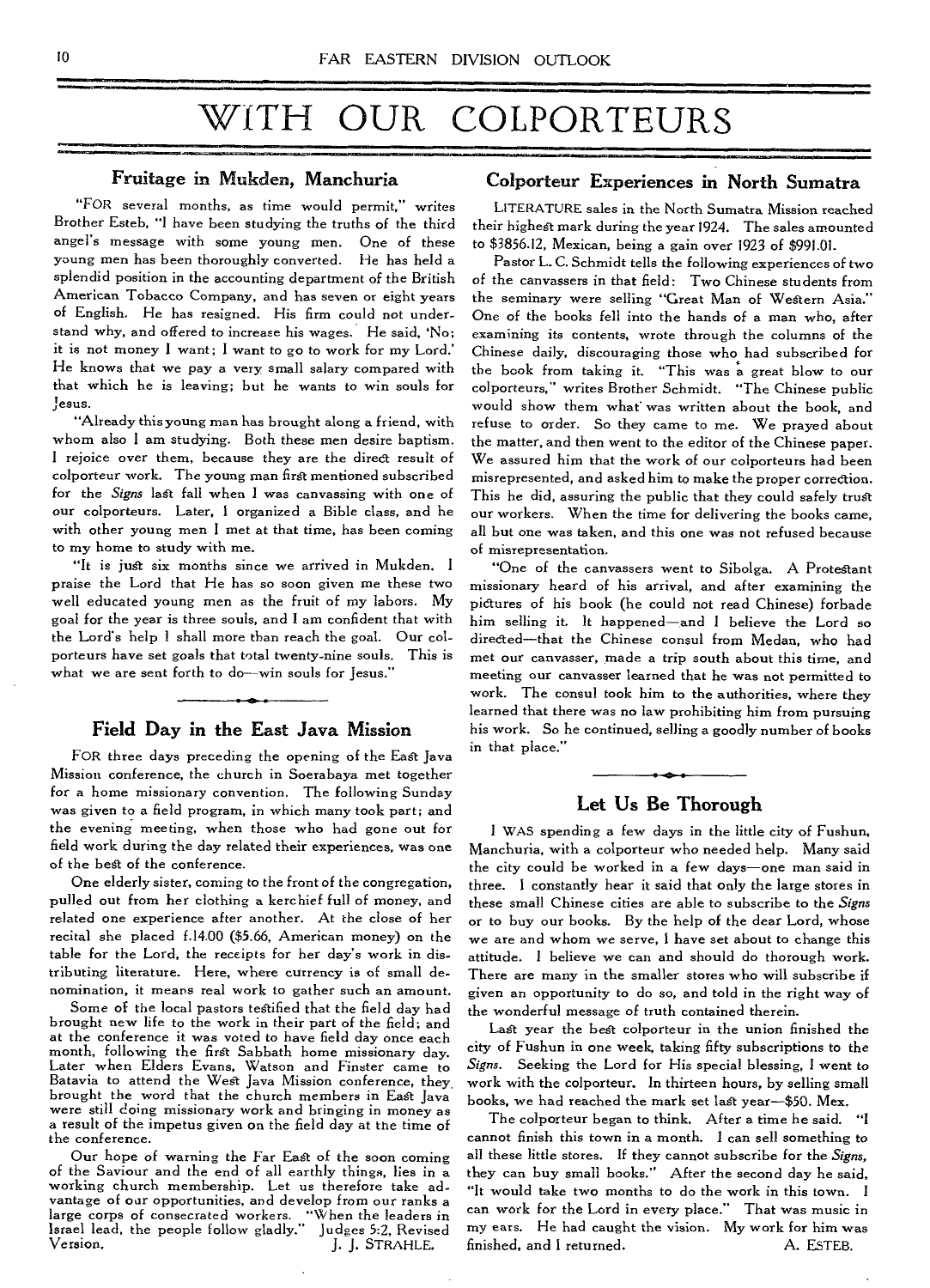

# PUBLISHING AND HOME MISSIONARY WORKERS, SINGAPORE CONVENTION "Papers and books are the Lord's means of keeping the message for this time continually before the people.... The same ministry of angels attends the books that contain the tuttu as attends the work of the minister."—Co/p

# The Convention at Singapore, Straits Settlements, February 17-20, 1925

THE work of God has made wonderful strides in the Malaysian Union Mission, and in no department is this growth more manifest than in the publishing. It was only a few years ago when the literature sales were a negligible quanitity. To-day we have in Malaysia a well-developed publishing work: an up-to-date publishing house, well equipped with a Miehle Press, a new Linotype, and other labor-raving, cost-reducing equipment. The Malaysian Signs Press is turning out literature in four languages and is making preparations to print in several more. Pastor Beecham, the Union Field Missionary Secretary, has a large corps of colporteur evangelists in this field. During the school vacation fifty colporteur evangelists went to all parts of the islands and the Malay Peninsula with the message in printed form. Last year the literature sales in the Malaysian Union Mission were \$43,161.00, U. S. currency, or a gain of \$5,622.37 over 1923.

We are glad to see our Malay young men develop strength in leadership. Today we have men occupying positions of trust in three of our *missions,* namely, West Java, East Java and the Celebes. We believe that in the very near future the other missions of the union will also follow this good example. Malaysia has a fine corps of Chinese colporteur evangelists, some of whom will make good leaders in the very near future. There was a large attendance at the convention, in fact the largest of any I have ever attended in the Orient. Field, home missionary, and tract society secretaries, publishing house representatives, mission directors, delegates from the various missions, and student colporteurs were present. It is estimated that one

hundred and seventy-five persons were present throughout the convention. The days were filled from early until late with a study of the problems that confronted us in the publishing and home missionary, and tract society departments. Meetings were carried on simultaneously in three different languages, namely, English, Malay and the Chinese. It was a rare privilege to be present at this convention and be associated with brethren who were so appreciative and who cooperated to the fullest extent in working out policies for the advancement of the cause of God.

The home missionary work in Malaysia is being rapidly developed. A large number of persons have accepted the truth through the activities of our Malay, Dutch and Chinese brethren.

Both publishing and home missionary departments in Malaysia have been great soul-saving agencies, and the major topics considered at our convention were those dealing with ways and means of making these departments a still greater influence in bringing people into the truth.

We were glad to have Elder Watson from Washington, D. C., with us. Elder Evans gave us splendid support. His advice was timely. Elder Finster, president of the Malaysian Union, did not spare himself in order to make the convention a success. Brother V. L. Beecham and the writer worked together conducting the convention. Brother Beecham is a bookman through and through. We are glad to have him associated with us in promoting the literature work in Malaysia.

The convention has been a great inspiration to me personally, and I believe it will mark the beginning of bigger and better things in these departments of service in the Malaysian Union. J. J. STRAHLE.